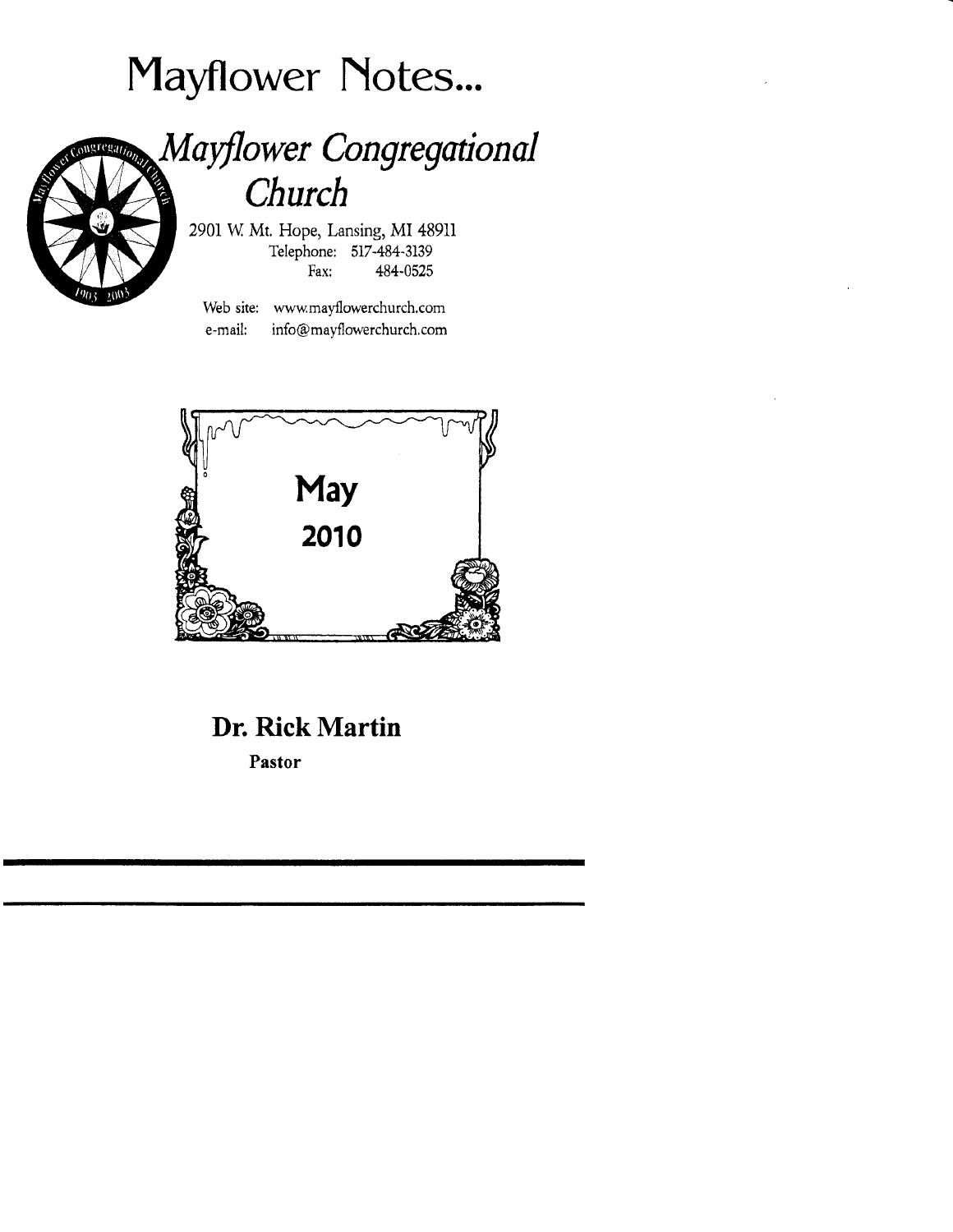#### Mayflower NOTES - May From Pastor Rick's Desk

Ruth's Faithfulness



During the time when the Judges rules in Israel, we find a wonderful Hebrew short story about Ruth. During a time of famine, Naomi and her husband and sons relocated from Israel to Moab. During most of Israel and Moab's history, they have been arch enemies. However, for whatever reason, Naomi's family found a place of refuse and the boys even married Moab women, whom evidently took on the Jewish faith and customs of the times.

Then tragedy struck. Naomi's husband died, followed too soon by the death of her sons. In the midst of her grief and distress, she hears that the years of famine have ended in Israel and she decides to return to the land of her birth. So she packs up and begins the journey home, her daughters-in-law in tow. However, being a fair person and probably realizing the trials that awaited her Moabite daughters-in-law, she released them from the social customs of the day to return to their peoples and customs and social life. Orpah, though torn by grief, listened to her mother-in-law and returned to her people. Ruth, on the other hand, responded with,

#### Ruth 1:16,17

"... Do not urge me to leave you or turn back from following you; for where you go,I will go, and where you lodge,I will lodge. your people shall be my :.::0t", people, and your God, my God. Where you die, I will die, and there I will be buried.

Wow! What loyalty. What faithfulness. What commitment. Rare indeed, in any life or time. Ruth's undying loyalty to the one and only true God in service to Naomi is revealed in the following pages of our story. Ruth was a woman of her word and her later actions backed up what she had said earlier. The Marines are looking for a few good men with this quality, God is inspiring a few good people with this characteristic. Pastors are hoping for a few good parishioners like Ruth.

what a lesson for us today: undying loyalty to Jesus the Lord, faithfully serving Him through our Mayflower church family. Not attending just when it is convenient, or throwing a tip into the offering plate occasionally, or volunteering to help in order to look good to others. Faithfully serving Him - doing what Jesus wants, not the other way around. Loyal, consistent over time, committed for the long haul was Ruth to God in service to Naomi - and wonderful blessings resulted, The same is true for the rare breed of persons who are loyal to the Lord Jesus, faithfully serving Him through their Mayflower church family.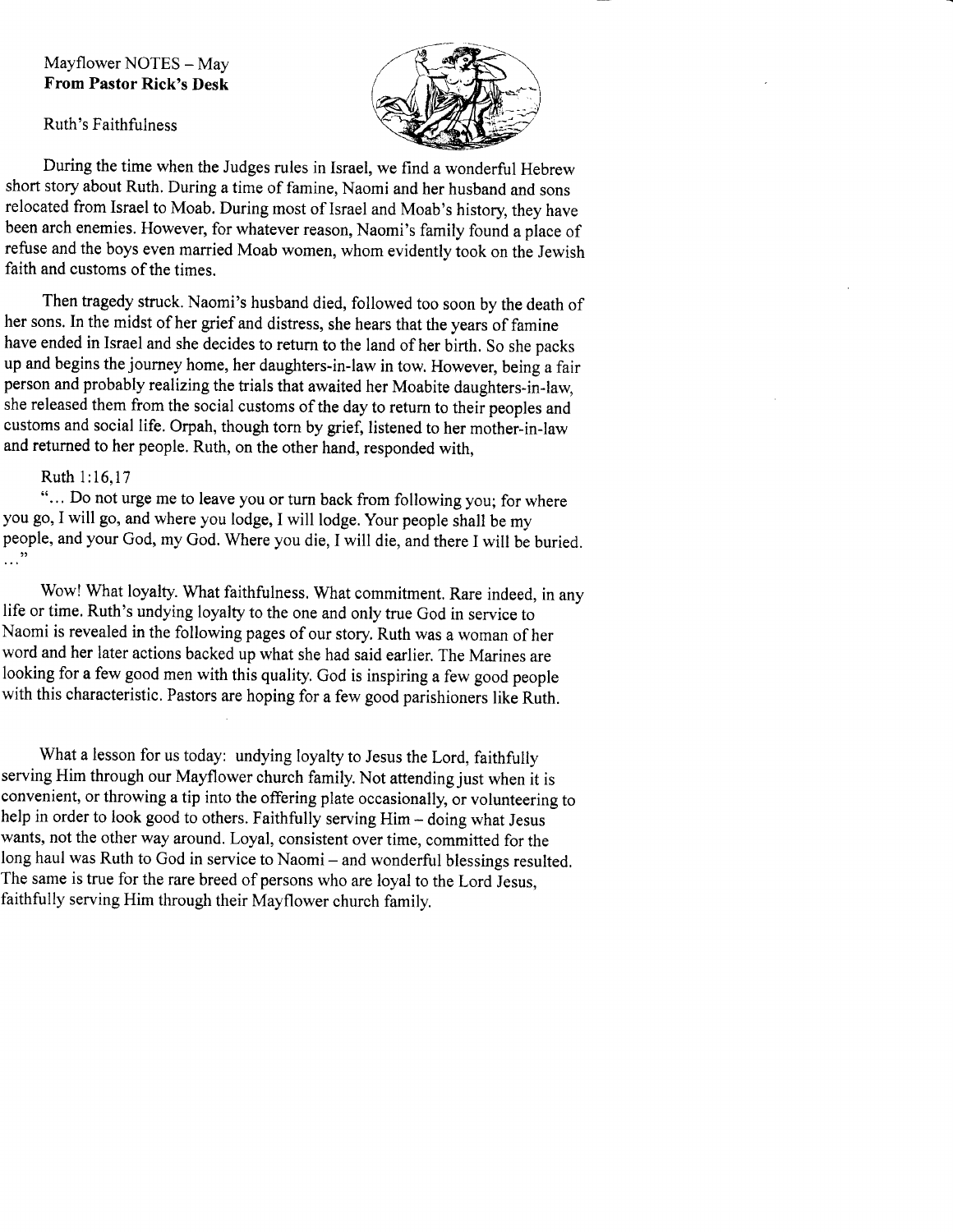#### STORY NUMBER ONE

Many years ago, Al Capone virtually owned Chicago, enmeshing the windy city in everything from bootlegged booze and prostitution to murder. Capone had a lawyer nicknamed "Easy Eddie." He was Capone's lawyer for a good reason. His skill at legal maneuvering kept Big Al out of jail for a long time.

To show his appreciation, Capone paid him very well. Not only was the money big, he and his family occupied a fenced-in mansion so large that it filled an entire block. Eddie lived the high life of the Chicago mob and gave little consideration to the atrocity that went on around him. Eddie did have one soft spot, however, He had a son that he loved dearly, and he saw to it that his son had clothes, cars, and a good education. Yet, with all his wealth and influence, there were two things he couldn't give his son; he couldn't pass on a good name or a good example. One day, Easy Eddie reached a difficult decision. Easy Eddie wanted to rectify wrongs he had done. He decided he would go to the authorities and tell the truth about Al Capone, clean up his tarnished name, and offer his son some semblance of integrity. To do this, he would have to testify against The Mob. Within the year, Easy Eddie's life ended in ablaze of gunfire on a lonely Chicago Street . But in his eyes, he had given his son the greatest gift he had to offer. Police removed from his pockets a tosary, a crucifix, a religious medallion, and a poem clipped from a magazine:

"The clock of life is wound but once, and no man has the power to tell just when the hands will stop, at late or early hour. Now is the only time you own, Live, love, toil with a will. Place no faith in time. For the clock may soon be still."

#### STORY NUMBER TWO

World War II produced many heroes. One such man was Lieutenant Commander Butch O'Hare. He was a fighter pilot assigned to the aircraft carrier Lexington in the South Pacific. One day his entire squadron was sent on a mission. After he was airborne, he looked at his fuel gauge and realized that someone had forgotten to top off his fuel tank. He would not have enough fuel to complete his mission and get back to his ship. His flight leader told him to return to the carrier. Reluctantly, he dropped out of forma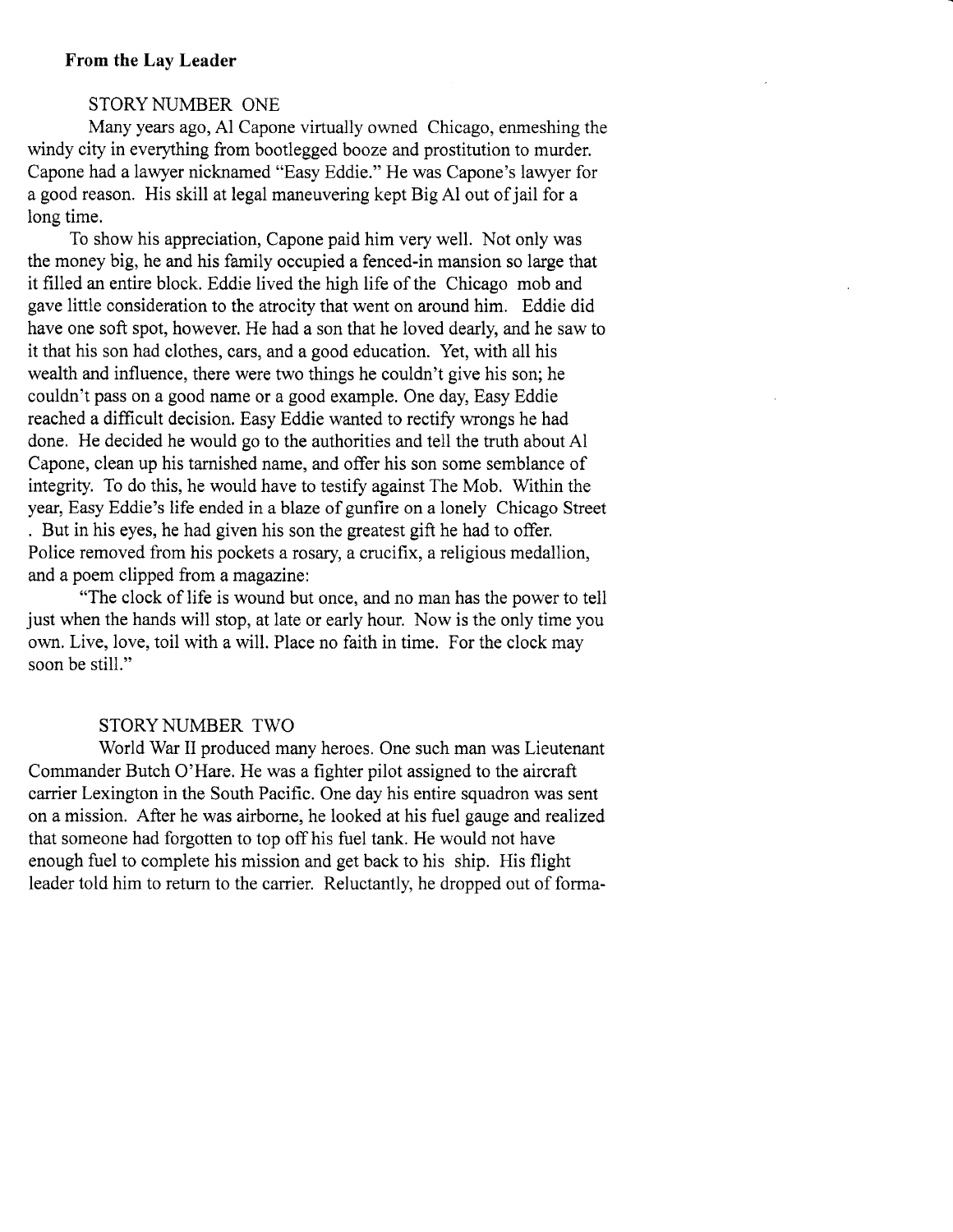tion and headed back to the fleet. As he was retuming to the mother ship, he saw something that turned his blood cold; a squadron of Japanese aircraft was speeding its way toward the American fleet. The American fighters were gone on a sortie, and the fleet was all but defenseless. Laying aside all thoughts of personal safety, he dove into the formation of Japanese planes. Wing-mounted 50 caliber's blazed as he charged in, attacking one surprised enemy plane and then another. Butch wove in and out of the now broken formation and fired at as many planes as possible until all his ammunition was spent. Finally, the exasperated Japanese squadron took off in another direction. Deeply relieved, Butch O'Hare and his tattered fighter limped back to the carrier. This took place on February 20,1942, and for that action Butch became the Navy's first Ace of W.W.il, and the first Naval Aviator to win the Medal of Honor. A year later Butch was killed in aerial combat at the age of 29. His home town would not allow the memory of this WW II hero to fade, and today, O'Hare Airport in Chicago is named in tribute to the courage of this great man. So, the next time you find yourself at O'Hare International, give some thought to visiting Butch's memorial displaying his statue and his Medal of Honor. It's located between Terminals I and2.

#### SO WHAT DO THESE TWO STORIES HAVE TO DO WITH EACH OTHER?

Butch O'Hare was "Easy Eddie's" son.

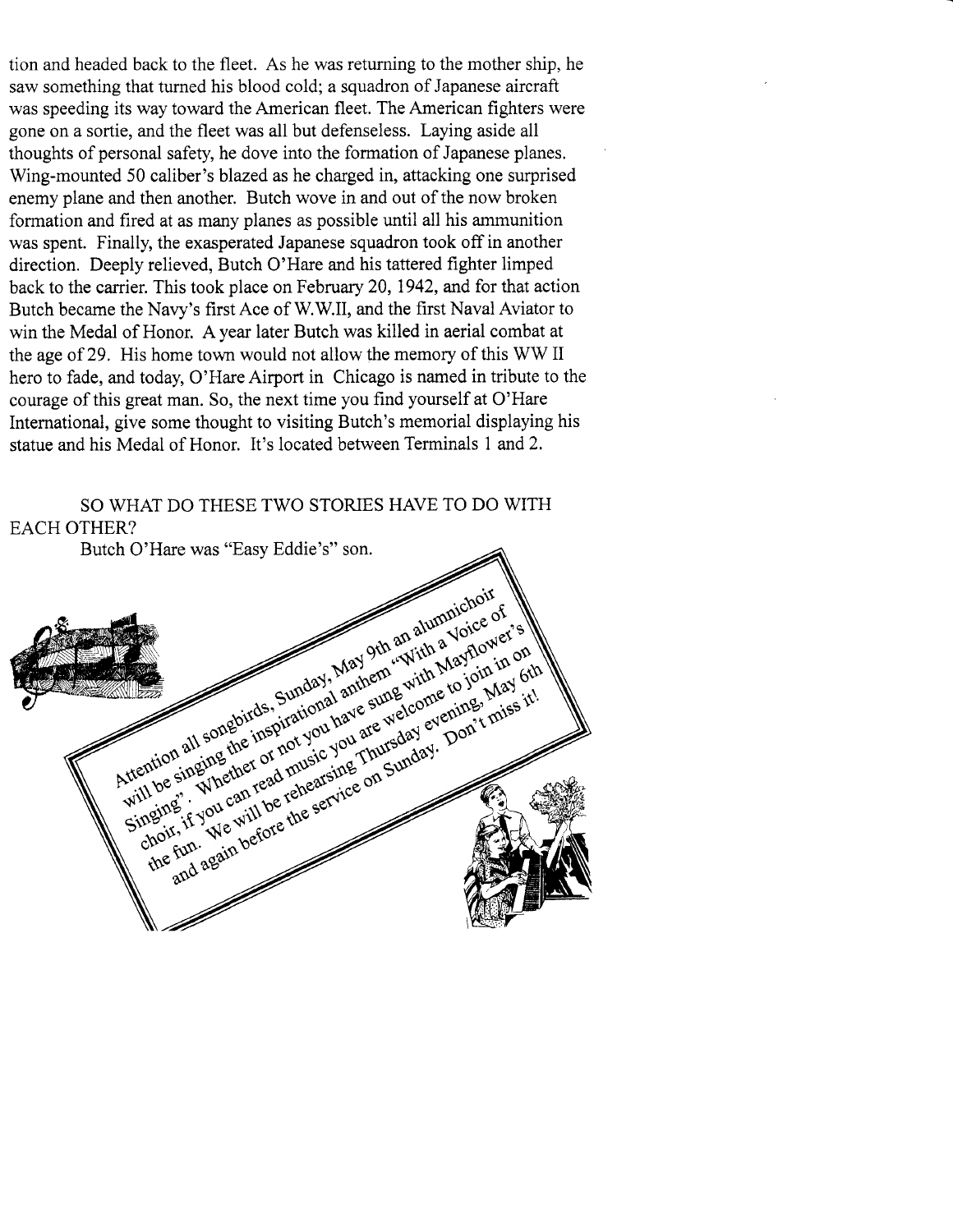#### Prudential Council Report

Our fund-raising efforts for missions has been a great success. We raised over \$1,600 on our various Haitian relief effiorts. Funds were split evenly between the Salvation Army and Red Cross. Thanks to all who so generously gave of their time and money.

The annual pancake and corned beef dinners netted over \$400 which was sent to two different missions. You are very generous!!! Thank you!



#### Clean-up Day

Clean-up day has been moved to the morning of May 8th. There is a sign-up sheet on the white board. There is much to be done this year to keep our property looking decent, so please consider this event if at all possible. We will meet at 9"30 a.m. If you are unable to help on that day please use the sign-up sheet for other times and projects. Questions may be directed to the Boes' or Roger Kennedy.



Head usher Nalda Kenyon

Outreach focus Lanslng food Bank

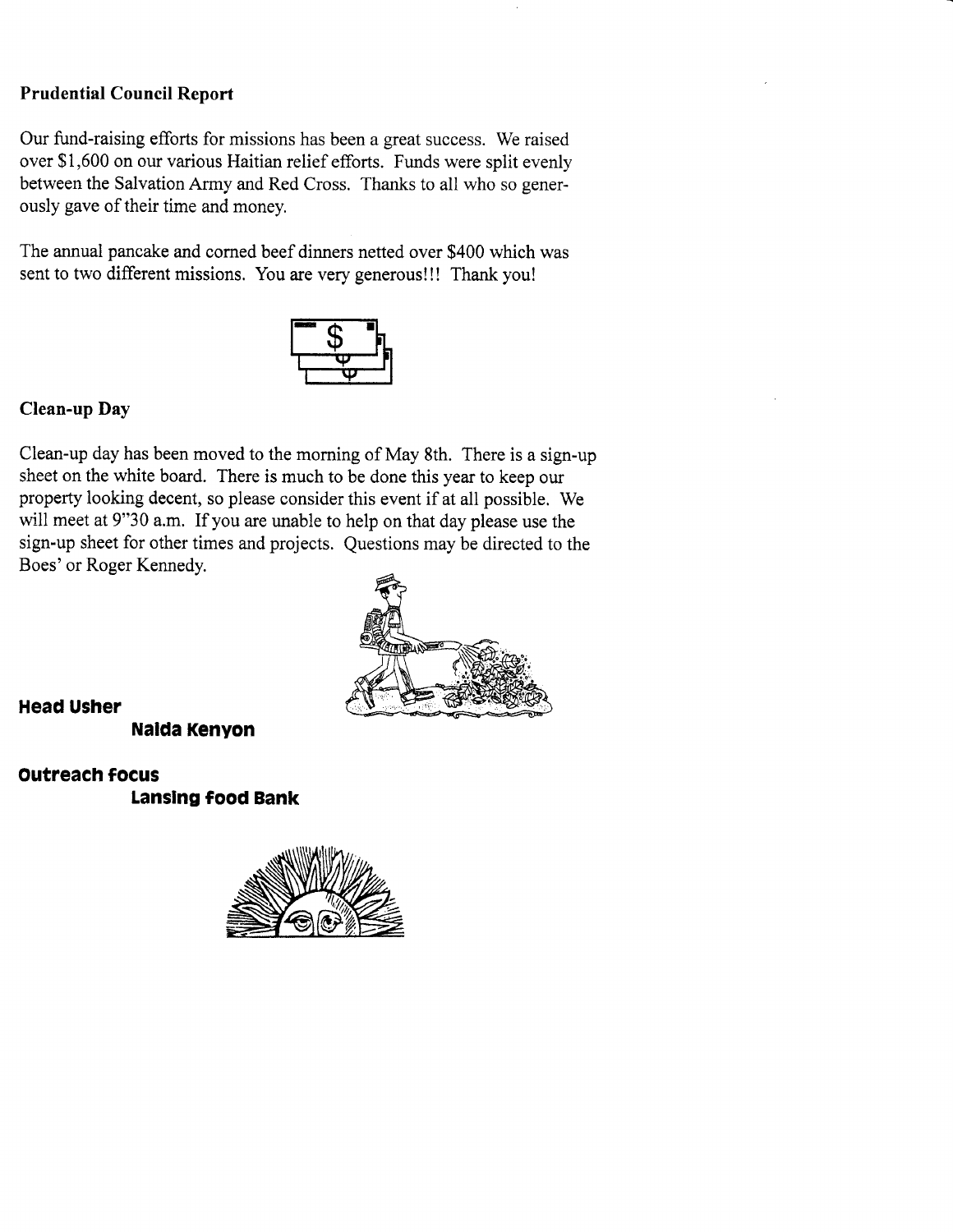#### Stewardship Minute Message

The Joy of Giving

There is a story of a woman who saw a poor barefoot child roaming the street of a large city. She took the child by the hand to the closest shoe store, and bought the little girl socks and shoes. With "happy feet" the little girl ran gleefully from the store.

Disappointed that she had not even received a word of gratitude from the child, the woman paid for the socks and shoes. As she walked out the shop door, the little girl came back to the store, eyes bright with excitement. "Are you God's wife?" she asked the woman. Smiling, the woman said, 'No, but I am God's child." The little girl said, "I knew that you were some kin of His."

As God's people, nurtured by Word and Sacrament, we are transformed into His likeness. Christ's character becomes our character, and we become more like Him. Because His goodness flows through us, we are able to offer shoes and socks to those who are in need. Our eyes are opened to opportunities that need our support and our hearts willingly share what we are able. We are stewards of God's love and generosity to the whole world. As Jesus said, "It is more blessed to give than to receive." (Acts  $20:35$ )

If you are not experiencing the joy of giving, ask God to change your heart so you can grow in your giving and become a cheerful giver. Through faith, you can take a leap of faith in your giving.

Ron Chewning Stewardship Advisors

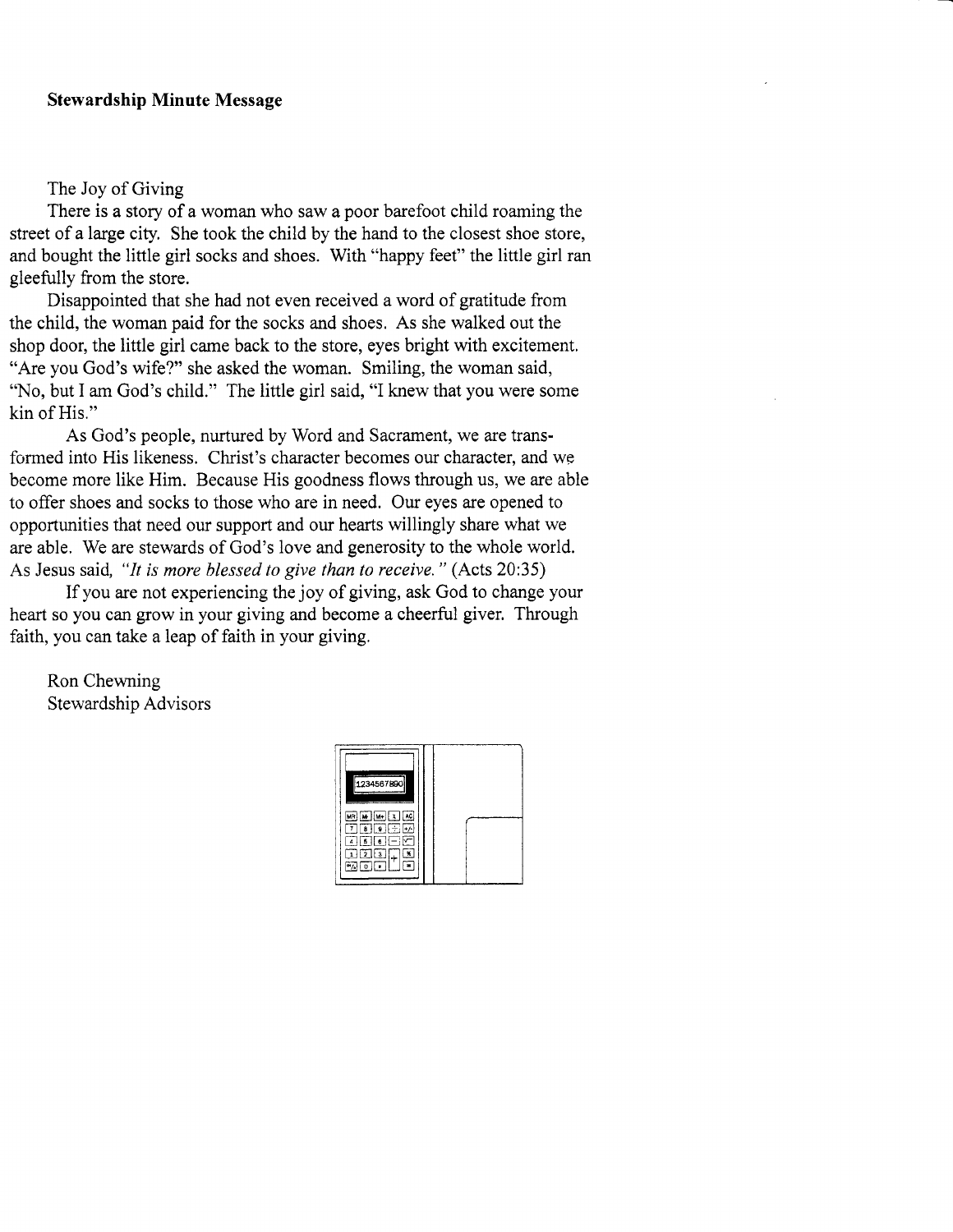April showers may bring May flowers, but it also brings a lot of pollen! My head is stuffed as I write today, trying to gaze into my crystal ball!

We are winding up yet another wonderful Sunday School year. As the kids get older, we seem to find new things to share and enjoy, and the lessons get deeper and more meaningful. I feel very blessed to have this opportunity with them.

Ann, Linda and I are planning to run a limited program this summer more "Funday School" than Sunday School. I am so glad to have their talent available to use! I hope that people enjoyed my first foray into adult education with an overview of our Congregational Heritage.

Mark your calendars now - the annual picnic will be held on May 16, 2010, and coincide with the music celebration. A main dish, beverages and cake will be provided. Each family should bring a dish to pass and their own table settings.

Liz Canfield